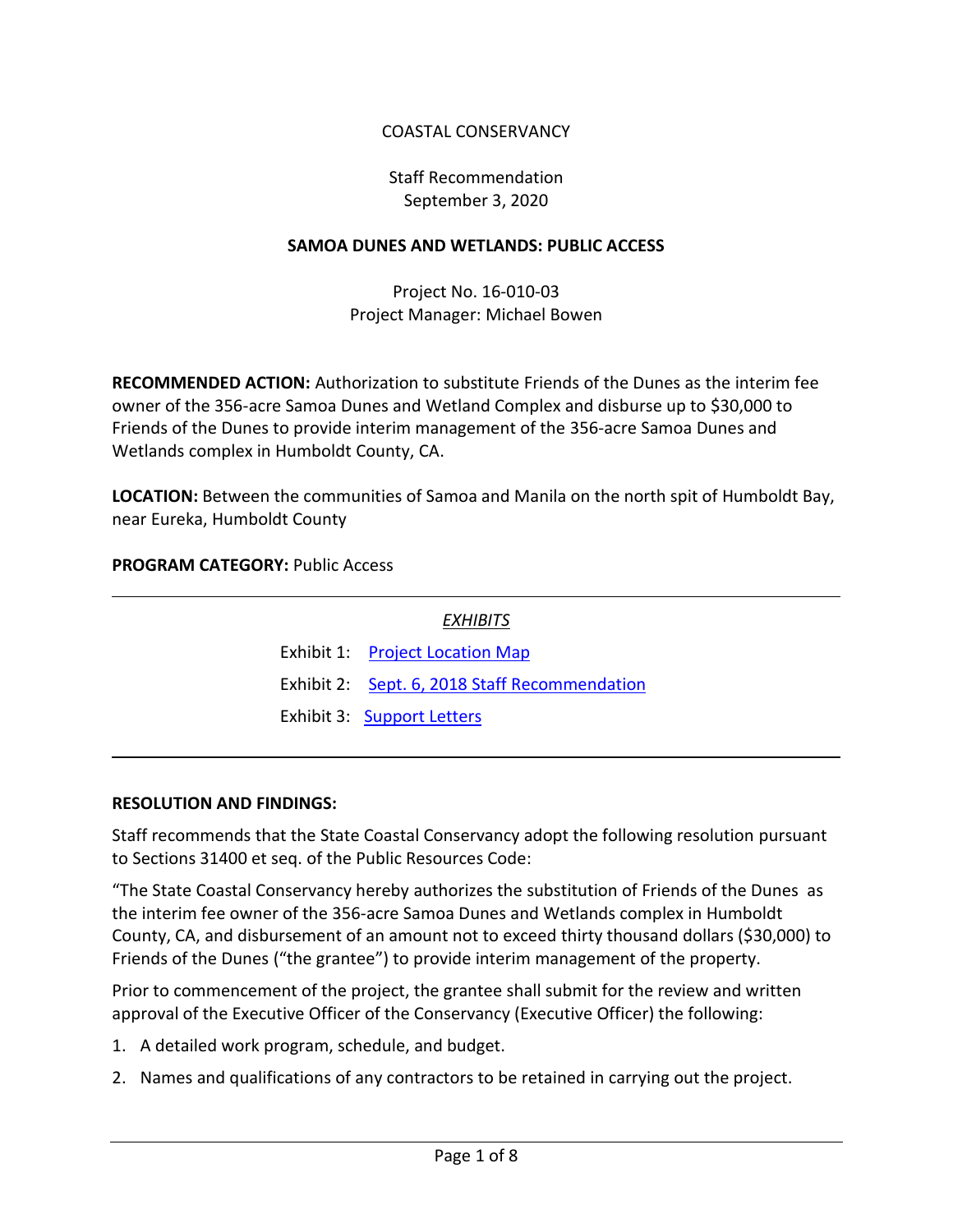3. A plan for acknowledgement of Conservancy funding."

Staff further recommends that the Conservancy adopt the following findings:

"Based on the accompanying staff report and attached exhibits, the State Coastal Conservancy hereby finds that:

- 1. The proposed authorization is consistent with Chapter 9 of Division 21 of the Public Resources Code, regarding a System of Public Accessways.
- 2. The proposed project is consistent with the current Conservancy Project Selection Criteria and Guidelines.
- 3. The Friends of the Dunes is a nonprofit organization organized under section 501(c)(3) of the U.S. Internal Revenue Code."

### **PROJECT SUMMARY:**

Staff recommends the Conservancy authorize Friends of the Dunes to hold fee title to the 356 acre Samoa Dunes and Wetlands complex ("property") in Humboldt County, CA (Exhibit 1), and disburse an additional amount not to exceed thirty thousand dollars (\$30,000) to provide interim management of the property.

The Conservancy authorized disbursement of \$673,350 to the Humboldt Bay Harbor, Recreation, and Conservation District ("District") to acquire the property on September 6, 2018 (Exhibit 2). The expectation at that time was that the District would be an interim owner/manager of the property until such time as a long-term owner, most likely the Bureau of Land Management ("BLM"), could take title to the property. However, in Spring 2020 the District communicated their likely withdrawal from the project due to financial concerns exacerbated by the global COVID-19 pandemic. Having sought this conservation acquisition for decades, the parties were now faced with the imminent unraveling of an important conservation and recreation acquisition.

Conservancy staff worked closely with the District, the BBLM, Humboldt County, Friends of the Dunes, Security National ("seller"), Wildlife Conservation Board and Natural Resources Agency to identify a means of acquiring and transferring the property while ensuring the protection of the access and resource values for which the property was being acquired. The BLM reiterated its interest in long-term ownership of the property, but BLM staff expressed the need for additional time to work through the federal acquisition process. Meanwhile, the option to purchase this property expires in September of this year, necessitating an interim property owner and manager to ensure the timely purchase and eventual transfer of the property to the BLM.

Not wanting to lose the opportunity to protect the property and eventually gain public access to the Samoa Dunes, Friends of the Dunes stepped forward and indicated a willingness to serve as an interim property owner/manager while the parties await transfer of the property to a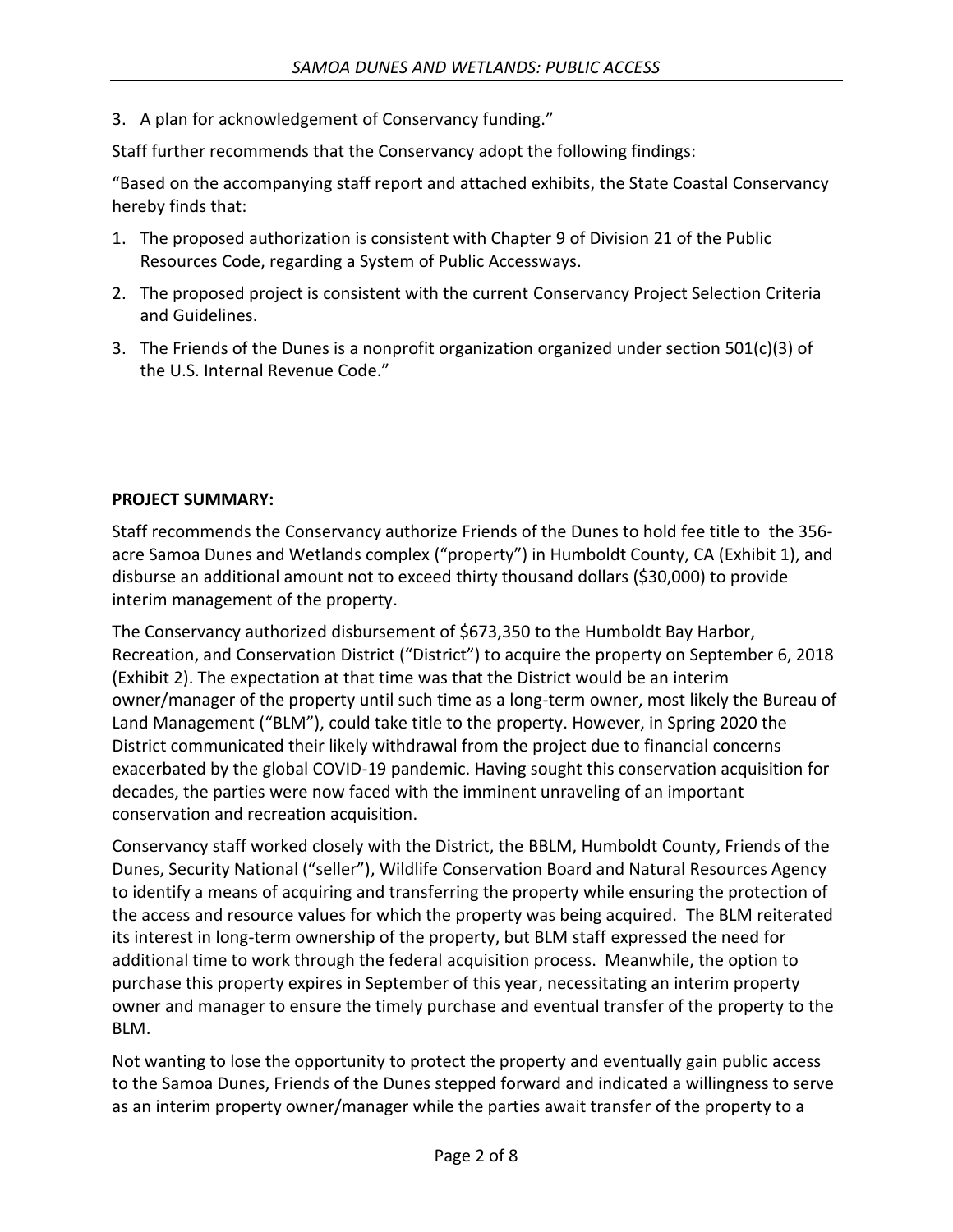suitable long-term management agency. In order to take on this responsibility, Friends of the Dunes identified a number of interim management needs, such as trash cleanup and patrol, that would arise while the various entities awaited transfer of the property to the federal estate. Those tasks will be funded by the recommended authorization, as well as matching funds identified, below.

While the funding partners await transfer of the property, Friends of the Dunes has agreed to hold the property and manage public access to protect natural resources at the site through measures including, but not limited to, the following:

• Trail Oversight

An informal trail network is located on the property. The grantee will review, patrol, and clean as necessary those trails deemed optimum for existing levels of public use at the site.

• Routine Patrols

The grantee will patrol the property no less frequently than biweekly, and work with local partners via a memorandum of understanding to expand patrol and clean-up of the property during the interim ownership period.

• Trash Cleanup

The grantee will ensure that the property is maintained in a clean and safe condition during the interim ownership period.

• Public Education and Signage

To the extent allowable under the Coastal Act, the grantee will ensure that existing trails and resources are clearly marked and maintained to reduce or avoid damage to sensitive coastal resources.

Staff recommends disbursement of \$30,000 for these management activities so that the resource and recreational values will be protected and maintained while the funding partners await transfer of the property.

**Site Description:** The property is located on the north spit of Humboldt Bay between the towns of Manila and Samoa (Exhibit 1). The property is bounded on the west by one mile of Pacific Ocean coastline and on the east by Humboldt Bay. The City of Eureka is a short distance away. The property includes approximately 81 acres of wetlands consisting of 9 acres palustrine shrub, 56 acres palustrine forested, and 16 acres estuarine emergent wetland; 84 acres of open dunes; and 139 acres of coniferous forest including declining and rare Beach pine-Sitka spruce forest. The property provides habitat for numerous rare, threatened, endangered and protected species. The site is described in greater detail in Exhibit 2.

**Grantee Qualifications:** Friends of the Dunes has either received or been directly involved in nearly a dozen Conservancy grants and has demonstrated its capability of administering public funds efficiently. Projects undertaken with Conservancy assistance include acquisition of property on the North Spit that is open to public access, development of a dunes visitor center, and Explore the Coast grants that provide increased opportunities for the public to learn about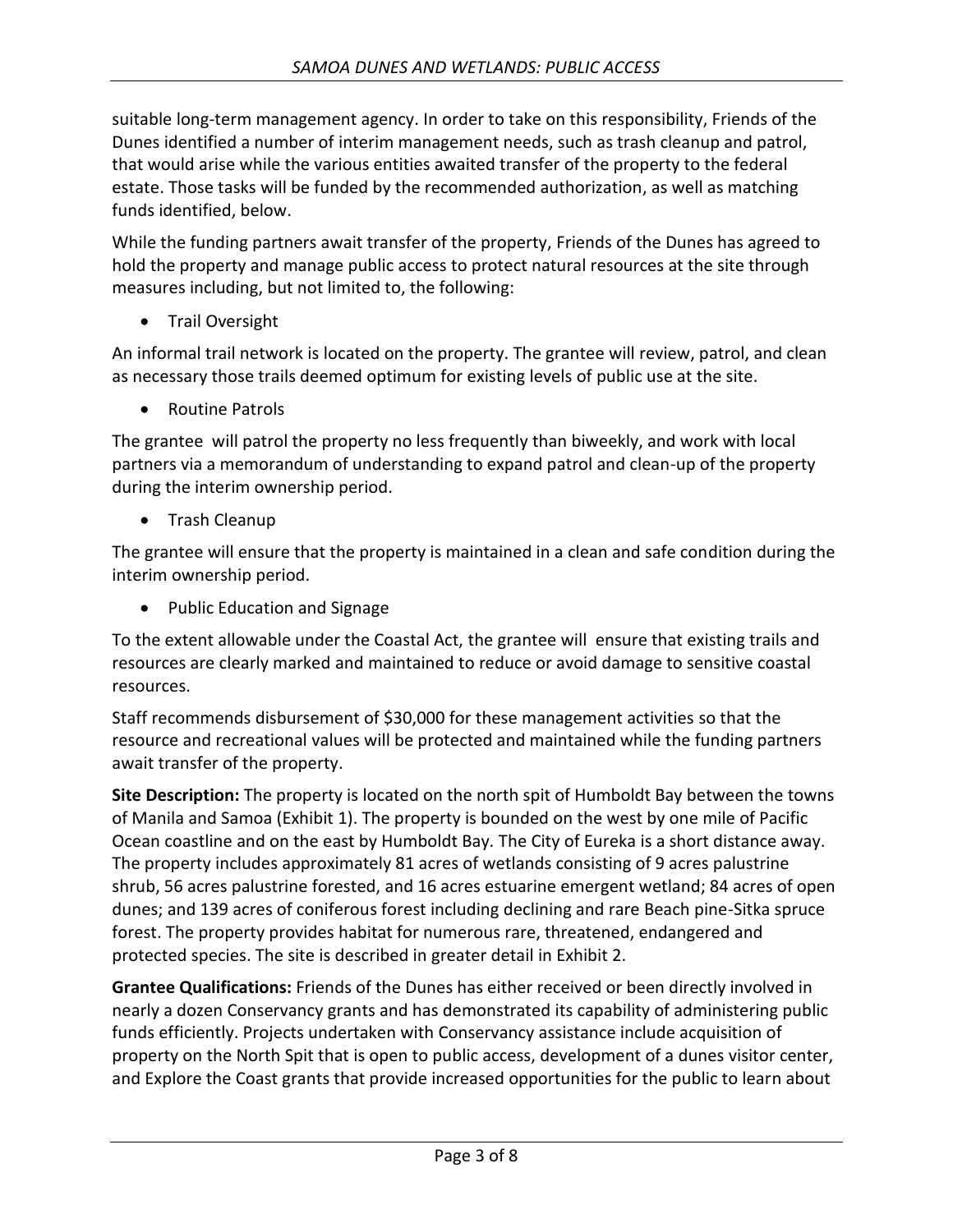and enjoy the dunes. Given this past experience, the grantee is an appropriate entity to provide interim management of the Samoa Dunes property.

**Project History:** The history of the development of the acquisition project is described extensively in Exhibit 2. Since the Conservancy's acquisition funding approval in 2018, Conservancy staff has worked diligently with the District and other project partners to garner the remaining funds to complete the acquisition, and work through title and other issues pertaining to the various grant requirements. Funding is now completely assembled for the acquisition, and escrow is expected to close by the end of September 2020. However, as discussed in the project summary above, the District became increasingly concerned about its ability to provide interim property management services, thus requiring a new approach.

In response, Conservancy staff drafted a proposed memorandum of understanding (MOU) patterned after a similar effort at the Humboldt Bay South Spit. The MOU identifies partners to the transaction and future management of the property and establishes roles and responsibilities for ensuring that the property is safe, clean and that the conservation and recreational values for which the property was purchased are maintained. The grantee is now leading the MOU effort, which includes enforcement staff from the Humboldt County Sheriff's office, CDFW, and BLM. The grantee has also commenced a major capital campaign to ensure that funds are sufficient to enable the grantee to satisfactorily manage the property in the interim while the partners await transfer to the BLM or another suitable party.

### **PROJECT FINANCING**

| <b>Coastal Conservancy</b>                               | \$30,000 |
|----------------------------------------------------------|----------|
| Humboldt Bay Harbor Recreation and Conservation District | \$15,000 |
| <b>Friends of the Dunes</b>                              | \$15,000 |
| <b>Project Total</b>                                     | \$60,000 |

The expected source of funds for the property management activities is an appropriation to the Conservancy from the Coastal Access Account in the State Coastal Conservancy Fund. Pursuant to Public Resources Code section 30620.2, these funds are available to the Conservancy for "grants to public agencies and nonprofit organizations for the development, maintenance, and operation of new or existing facilities that provide public access to the shoreline of the sea." The proposed authorization enables the operation and maintenance of an existing informal trail network that will provide public access to the beach, ocean and coastal trails at Samoa Dunes and Wetlands. The proposed project will be carried out by a nonprofit organization. Thus, the proposed project is an appropriate use of these funds.

Additional funding for interim management costs includes a direct contribution from the District and numerous private sources arranged by Friends of the Dunes, including a significant contribution from Supervisor Virginia Bass, Eureka. The seller has generously offered to host joint community fundraising events to support property management costs.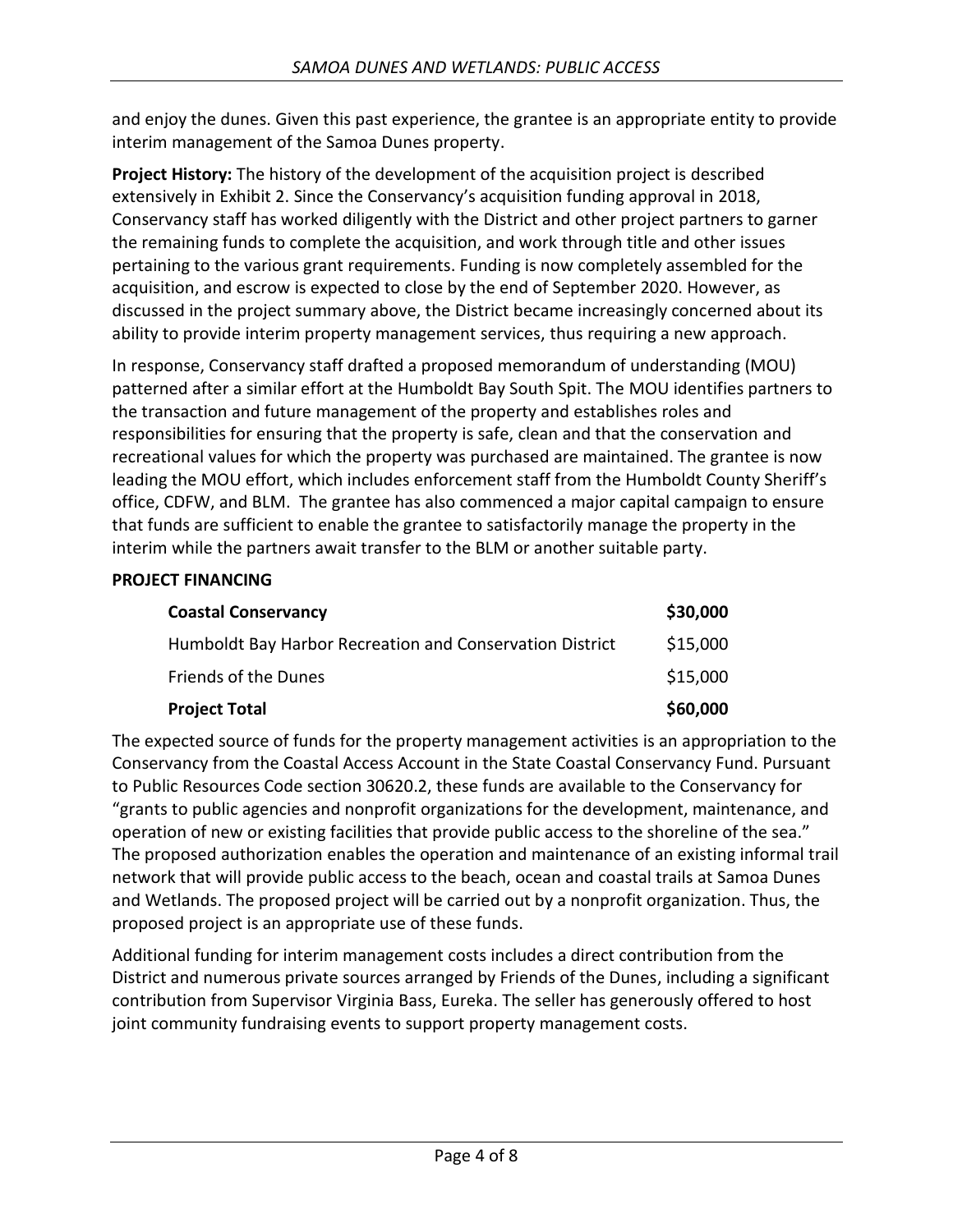### **CONSISTENCY WITH CONSERVANCY'S ENABLING LEGISLATION:**

The proposed funding authorization is consistent with Chapter 9 (Section 31400 et seq.) of the Conservancy's enabling legislation, Division 21 of the Public Resources Code, regarding the implementation of a system of public accessways to and along the state's coastline.

Under Section 31400, the Legislature has charged the Conservancy with a principal role in the implementation of a system of accessways to and along the state's coastline. Consistent with this section, the proposed authorization will support operations and maintenance of a beach and dune forest access trail.

Pursuant to Section 31400.1, the Conservancy may award grants to a nonprofit organization to develop, operate and manage lands for public access purposes to and along the coast. The proposed authorization will enable Friends of the Dunes, a nonprofit organization, to manage an existing trail network, a parking area, and ensure appropriate use of the site. Thus, the proposed authorization will enable the grantee to manage lands for public access to and along the coast.

Pursuant to Section 31400.3, the Conservancy may provide such assistance as is required to aid nonprofit organizations in establishing a system of public coastal accessways and related functions. The proposed authorization will enable Friends of the Dunes to maintain existing informal trails and parking at Samoa Dunes and Wetlands to protect the natural resources and ensure safe access to the beach.

Section 31408 charges the Conservancy, in consultation with the Department of Parks and Recreation, and the California Coastal Commission, with coordination of the development of the Coastal Trail (CCT), a braided system. In the project area, one strand of the CCT goes from the Mad River Bridge through Arcata and on to Eureka. The other strand goes from the bridge to Mad River Beach Park and then down the beach until arriving at the mouth of Humboldt Bay (North Spit). The proposed authorization will enable Friends of the Dunes to operate and maintain a section of the California Coastal Trail, consistent with this section.

The proposed project is consistent with the Humboldt County Local Coastal Program as described in the "Consistency with Local Coastal Program Policies below."

### **CONSISTENCY WITH CONSERVANCY'S ACCESS PROGRAM STANDARDS:**

**Standard No. 1, Protect Public and Coastal Resources:** The management of existing informal trails and parking will be performed to minimize and reduce the alteration of natural landforms and therefore protect the surrounding resources.

### **Standard No. 5, Environmentally Sensitive Areas:**

The property hosts abundant rare flora and fauna, including Menzies's wallflower, Beach layia and more. The grant will ensure the signage regarding protection of these areas, consistent with the funding sources.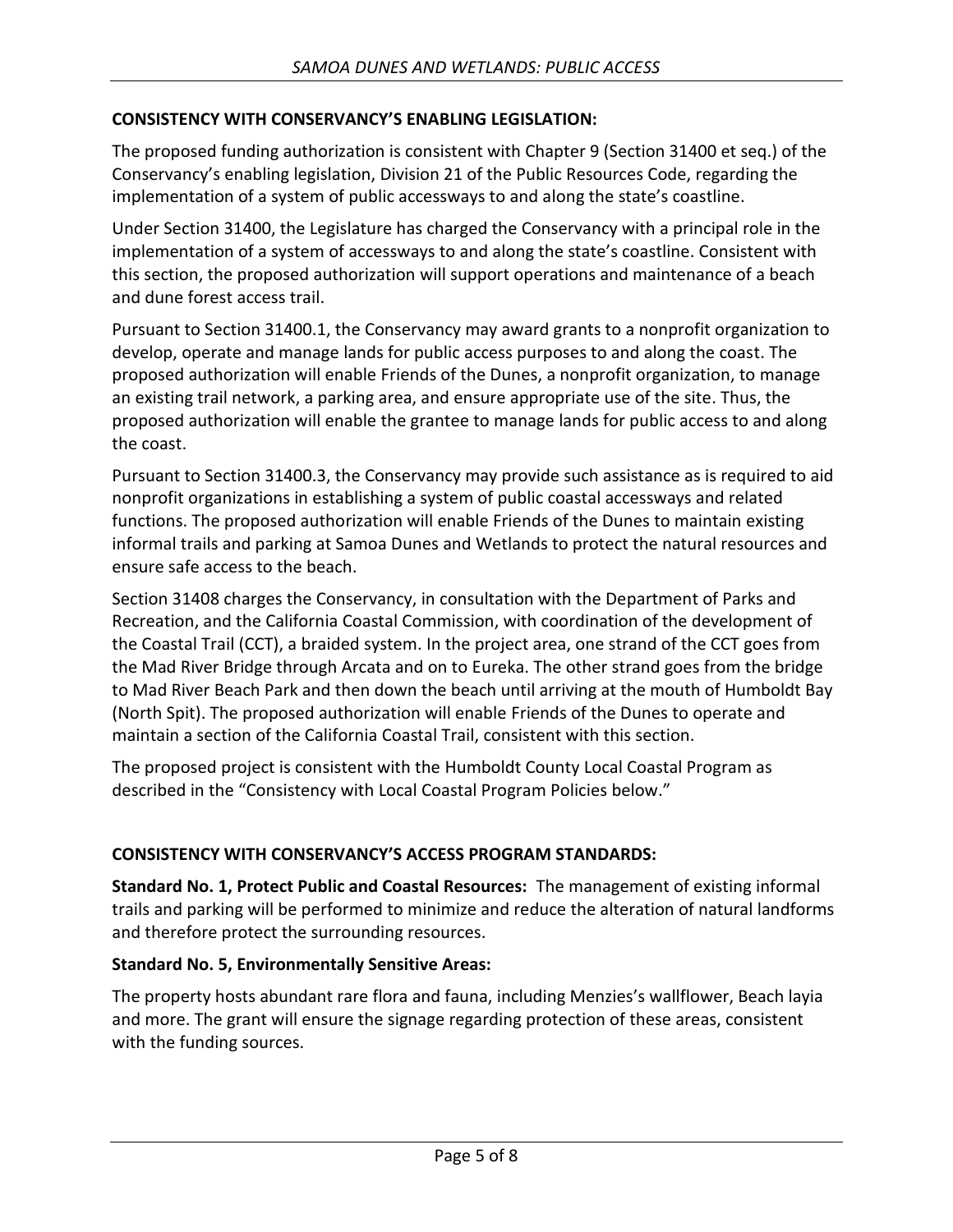### **CONSISTENCY WITH CONSERVANCY'S 2018-2022 [STRATEGIC PLAN](http://scc.ca.gov/files/2018/01/CoastalConservancy_StrategicPlan_2018_2022.pdf) GOAL(S) & OBJECTIVE(S):**

Consistent with **Goal 2, Objective B** of the Conservancy's 2018-2022 Strategic Plan, the proposed project will maintain and ensure safe and predictable access to a coastal area that has historically been officially closed to public use.

Consistent with **Goal 5, Objective A** of the Conservancy's 2018-2022 Strategic Plan, the proposed project will protect 356 acres of recently acquired significant coastal resources.

### **CONSISTENCY WITH CONSERVANCY'S PROJECT SELECTION CRITERIA & GUIDELINES:**

The proposed project is consistent with the Conservancy's Project Selection Criteria and Guidelines, last updated on October 2, 2014, in the following respects:

### **Required Criteria**

- 1. **Promotion of the Conservancy's statutory programs and purposes:** See the "Consistency with Conservancy's Enabling Legislation" section above.
- 2. **Consistency with purposes of the funding source:** See the "Project Financing" section above.
- 3. **Promotion and implementation of state plans and policies:** This project helps implement the California @ 50 Million (2015) Goal 5 for Natural Resource Stewardship and Management by continuing to support the long-term stewardship of the Samoa Dunes and Wetlands (page 23).
- 4. **Support of the public:** The proposed acquisition and management scenario enjoys broad public support as identified in the September 6, 2018 staff recommendation, and recent letters in support of the transfer to BLM and in support of the pending Wildlife Conservation Board grant (Exhibit 3).
- 5. **Location:** The site is located within the coastal zone of Humboldt County on the north spit of Humboldt Bay between the towns of Manila and Samoa. Approval of this grant will protect and enhance at its current level coastal access opportunities a short distance from Eureka and Manila, disadvantaged communities.
- 6. **Need:** Although Friends of the Dunes is a very willing partner in the acquisition, management and eventual transfer of the property, their small size requires financial assistance to manage properly and safely the newly acquired property. Due in large part to its proximity to Eureka and other Humboldt Bay cities, the site is prone to homeless encampments and other uses that are incompatible with the general public's enjoyment and safe visitation to the area. Friends of the Dunes intends to maintain the safety and cleanliness of the site at the same level the current owner to ensure public enjoyment of this beautiful area.
- 7. **Greater-than-local interest:** The State, through the Conservancy, Wildlife Conservation Board and California Natural Resource Agency grants has invested heavily in the acquisition of this rare and unusual property so that the public might enjoy it in perpetuity. Its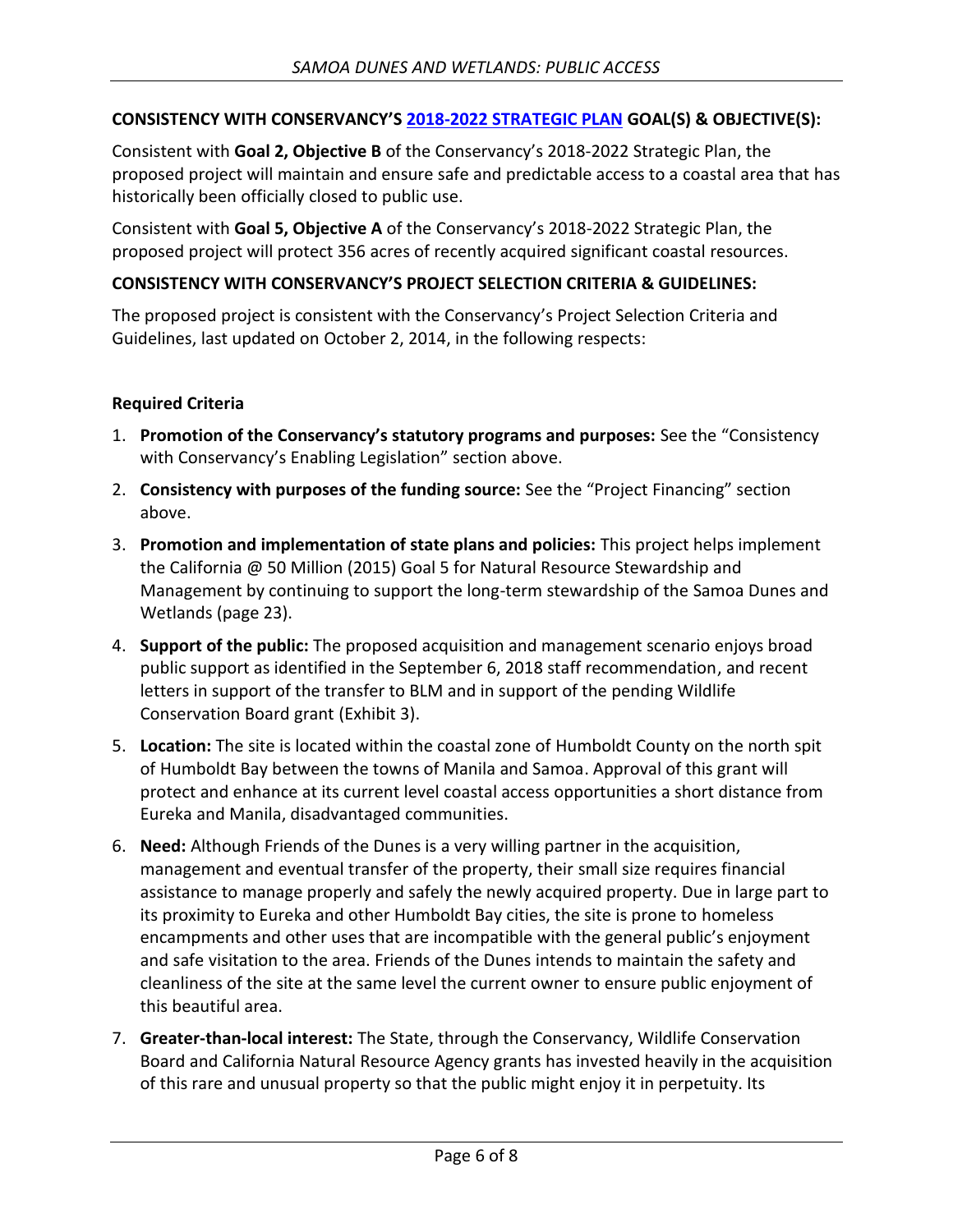significance, described extensively in Exhibit 2, warrants management funding so that future visitors to the area may enjoy accessing the coast from this unusual site.

8. **Sea level rise vulnerability:** Surrounded by the Pacific Ocean and Humboldt Bay, the property is highly vulnerable to sea level rise. However, any proposed development beyond maintenance and management of existing trails is not part of this grant and must factor sea level rise into its development.

### **Additional Criteria**

- 9. **Urgency:** Without the participation of Friends of the Dunes in the transaction as an interim owner, the District will withdraw from its prior agreement to acquire the property. At that point, the seller will market the parcels individually, cease patrolling the area and the property will likely deteriorate into a fragmented, trash-laden and legally inaccessible site. This modest assistance to facilitate and improve public access at the site is very worthwhile in the larger effort to protect and enhance the property in perpetuity.
- 10. **Resolution of more than one issue**: As stated above, and paradoxically, dedicating funding to management of public access facilities at the Samoa Dunes and Wetlands will also guarantee the successful acquisition and transfer of the property as originally intended.
- 11. **Leverage**: See the "Project Financing" section above.
- 12. **Conflict resolution**: The District's unanticipated withdrawal from interim management of the property jeopardized an acquisition which the Conservancy and its partners have attempted to bring to fruition for two decades. Friends of the Dunes's welcome entry to the process, and agreement to manage public access at the site, has resolved both the public access challenges at the site, as well as the looming conflict between the District on the one hand and supporters of the acquisition on the other.
- 13. **Innovation**: Friends of the Dunes, small but pioneering, has provided a novel plan to manage a relatively large and challenging property while the parties to the transaction await transfer to the federal estate. This bridge ownership will creatively solve the dilemma caused by the District's withdrawal from interim management of the property.
- 14. **Readiness**: The grantee and their partners are ready to proceed with acquisition and management of the site.
- 15. **Realization of prior Conservancy goals**: As discussed in Exhibit 2, completion of the acquisition and management of the property for public use and enjoyment has been a Conservancy goal for two decades.
- 16. **Cooperation**: Management of the property, led by Friends of the Dunes, will be conducted via a memorandum of understanding developed cooperatively by several parties including the Humboldt County Sheriff's Office, the Bureau of Land Management, Friends of the Dunes, the Conservancy, and Cal Fish and Wildlife. The MOU will express the contributions of each party to the interim management needs.